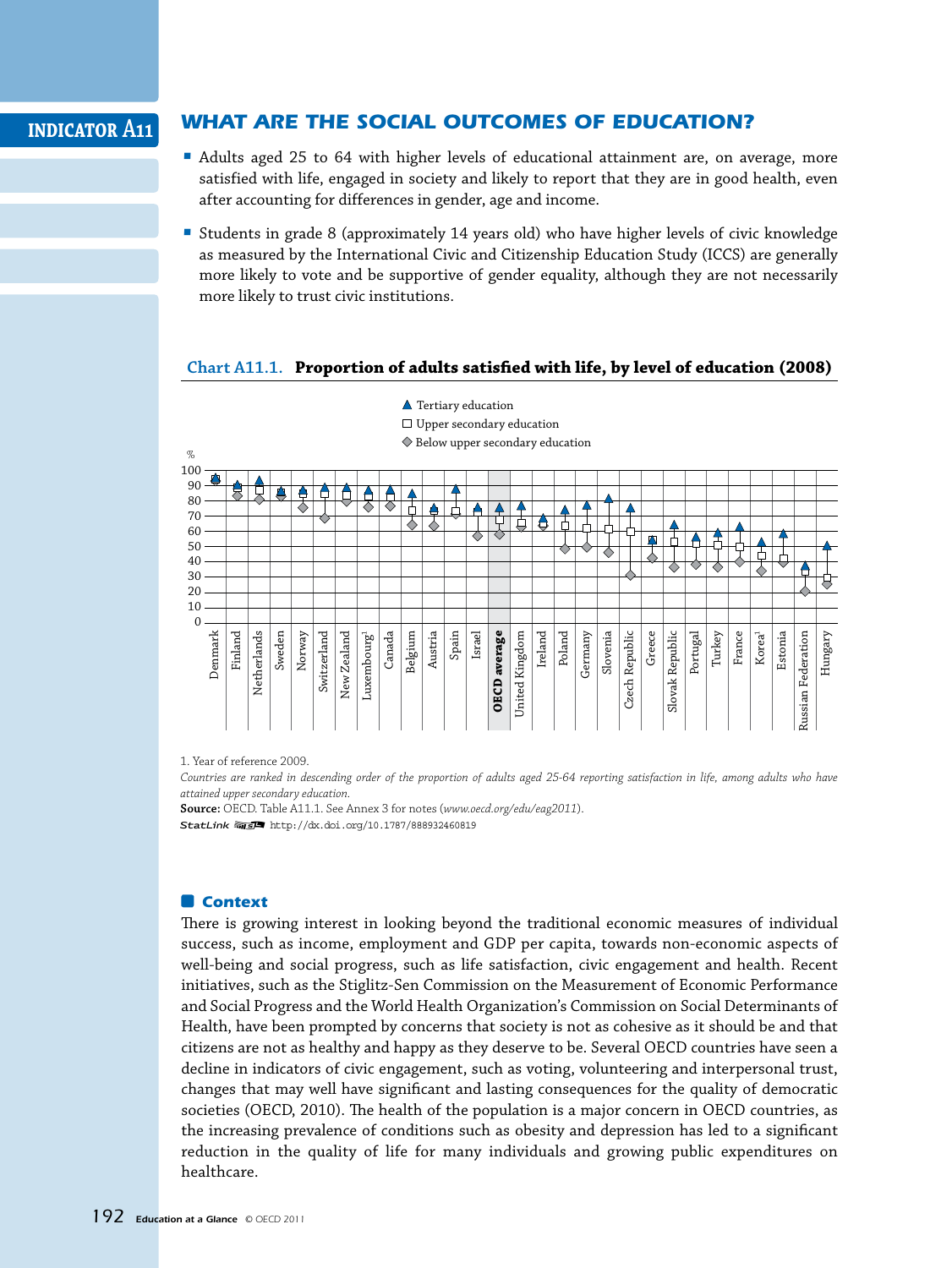A large body of literature suggests that education is positively associated with a variety of social outcomes, such as better health, stronger civic engagement and reduced crime (OECD, 2007c; 2010e). A small but increasing number of studies further suggest that education has a positive *causal* effect on these social outcomes (see for example, Grossman, 2006 for health). There is also research suggesting that education can be a relatively cost-effective means to improve health and reduce crime (see for example Lochner and Moretti, 2004).

### *Other findings*

- • **Adults with higher levels of educational attainment are generally more likely than those with lower levels of attainment to exhibit greater satisfaction with life, stronger civic engagement (i.e. vote, volunteer, express political interest and show interpersonal trust) and better perceived health.** An individual's engagement in society and perceived health conditions appear to vary across different levels of educational attainment, even after accounting for age, gender and income differences. This suggests that education may have an impact on these outcomes by raising skills and abilities, although other factors related to the choice of education may also be at play. The differences in life satisfaction between below upper secondary and upper secondary attainment is partly driven by individual differences in income, suggesting that there may be income effects of education on life satisfaction for these individuals.
- • In all the surveyed OECD countries, **students in grade 8 with higher measured levels of civic competencies (**i.e. **knowing and understanding elements and concepts of citizenship) showed higher levels of anticipated adult electoral participation and supportive attitudes towards gender equality**. However, the relationships between competencies and all the social outcomes are not necessarily positive. For example, in Chile, the Czech Republic, Greece, Italy, Mexico and the Russian Federation, the higher the level of civic knowledge, the less a student is likely to trust civic institutions. This suggests that **country contexts may shape the ways in which competencies affect people's perceptions of civic institutions**.

## **Indicator A11**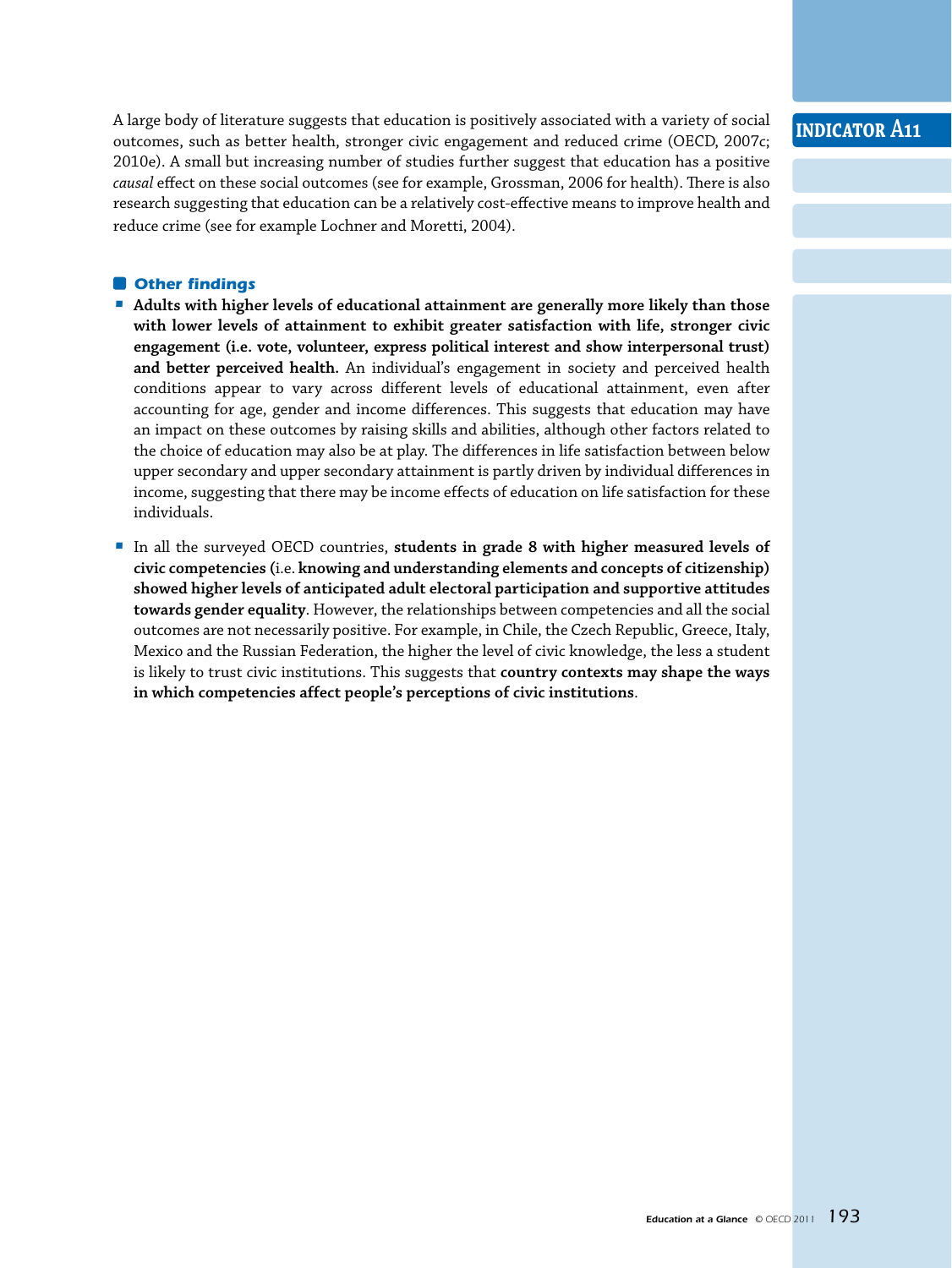### *Analysis*

Given the potentially significant cross-country differences in norms (e.g. social desirability of expressing one's satisfaction with life) and institutional contexts (e.g. eligibility and compulsory nature of voting), indicators related to social outcomes should be interpreted with caution. The main focus should be on *within-country* differences in social outcomes across levels of educational attainment and civic competencies rather than *cross-country* comparisons.

#### *Educational attainment and social outcomes*

Educational attainment is positively associated with various measures of social outcomes, including electoral participation, political interest, interpersonal trust, volunteering, self-reported good health and satisfaction with life (Charts A11.1, A11.2, Table A11.1, and Table A11.4, available on line). With the exception of electoral participation in Korea, all surveyed countries with statistically significant associations between education and these social outcomes show the relationship to be positive. In Canada, for example, only 63.4% of adults who have not attained an upper secondary education vote in national elections; but this proportion rises to 78.4% among adults with a tertiary education. These associations generally hold even after accounting for age and gender (Table A11.3 and Table A11.5 available on line).

**Chart A11.2. Proportion of adults voting and volunteering, by level of education (2008)** *Percentage of 25-64 year-olds, by educational attainment*



1. Year of reference 2009.

*Countries are ranked in descending order of the proportion of adults aged 25-64 reporting electoral participation and volunteering among adults who have attained upper secondary education.*

**Source:** OECD. Table A11.1. See Annex 3 for notes (*www.oecd.org/edu/eag2011*). StatLink 15 http://dx.doi.org/10.1787/888932460838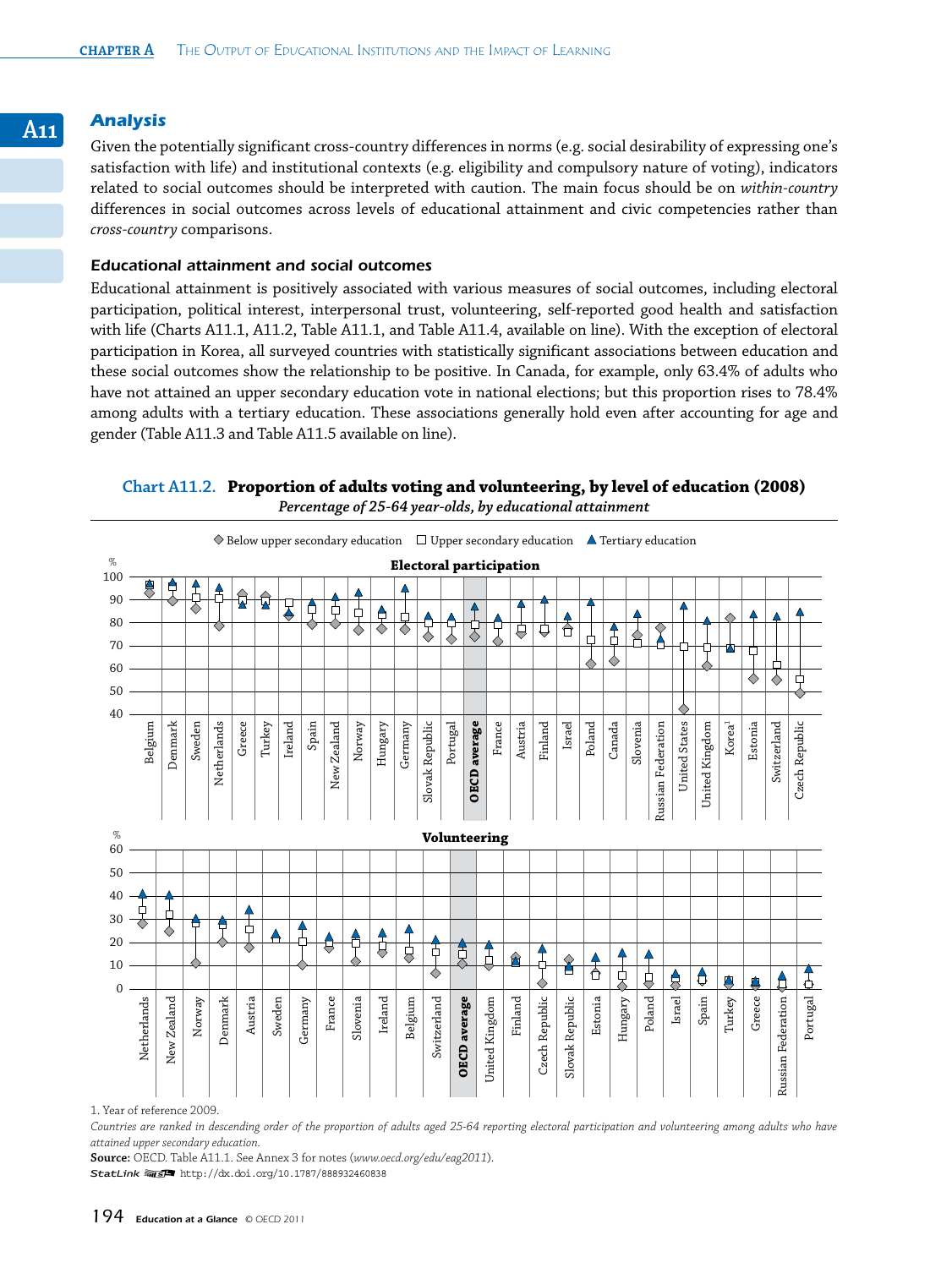For most countries with statistically significant associations between education and either electoral participation or volunteering, the associations remain positive, even after accounting for differences in age, gender and income (Table A11.3). This suggests that education's contribution to civic engagement may involve fostering skills as well as raising incomes.

For many countries there is not a statistically significant relationship between education and satisfaction with life for those with lower levels of education (i.e. upper secondary or below) once differences in income are taken into account (Table A11.3). This suggests that obtaining an upper secondary education may contribute to life satisfaction largely by increasing individuals' income. However, for most countries with statistically significant association between education and satisfaction with life, the association remains significant among those who have attained tertiary education, even after accounting for age, gender and income. This indicates that higher levels of education may contribute to life satisfaction beyond their effect on income. For example, tertiary education may help individuals develop skills, social status and access to networks that could lead to greater satisfaction with life.

#### *Civic competencies and social outcomes*

Education can enhance social outcomes by helping individuals make informed and competent decisions by providing information, improving cognitive skills and strengthening socio-emotional capabilities, such as conscientiousness, self-efficacy and social skills. As such, education can help individuals follow healthier lifestyles and increase their engagement in civil society. Educational institutions such as schools can also offer an ideal environment for children to develop healthy habits and participatory attitudes and norms conducive to social cohesion. For instance, open classroom climate, practical involvement in civic matters and school ethos that promote active citizenship can foster civic participation.



**Box A11.1. Relationship between "returns to civic knowledge on trust"** 

**Notes:** Correlations between civic knowledge and trust are calculated based on linear correlations at the country level. A high score on the Corruption Perception Index (CPI) implies a low level of perceived corruption.

1. Data for the United Kingdom (UKM) only refer to England.

**Source:** OECD, Table A11.6 available on line. International Civic and Citizenship Education Study (ICCS) 2009, Corruption Perceptions Index 2009 by Transparency International. See Annex 3 for notes (*www.oecd.org/edu/eag2011*). StatLink is http://dx.doi.org/10.1787/888932460876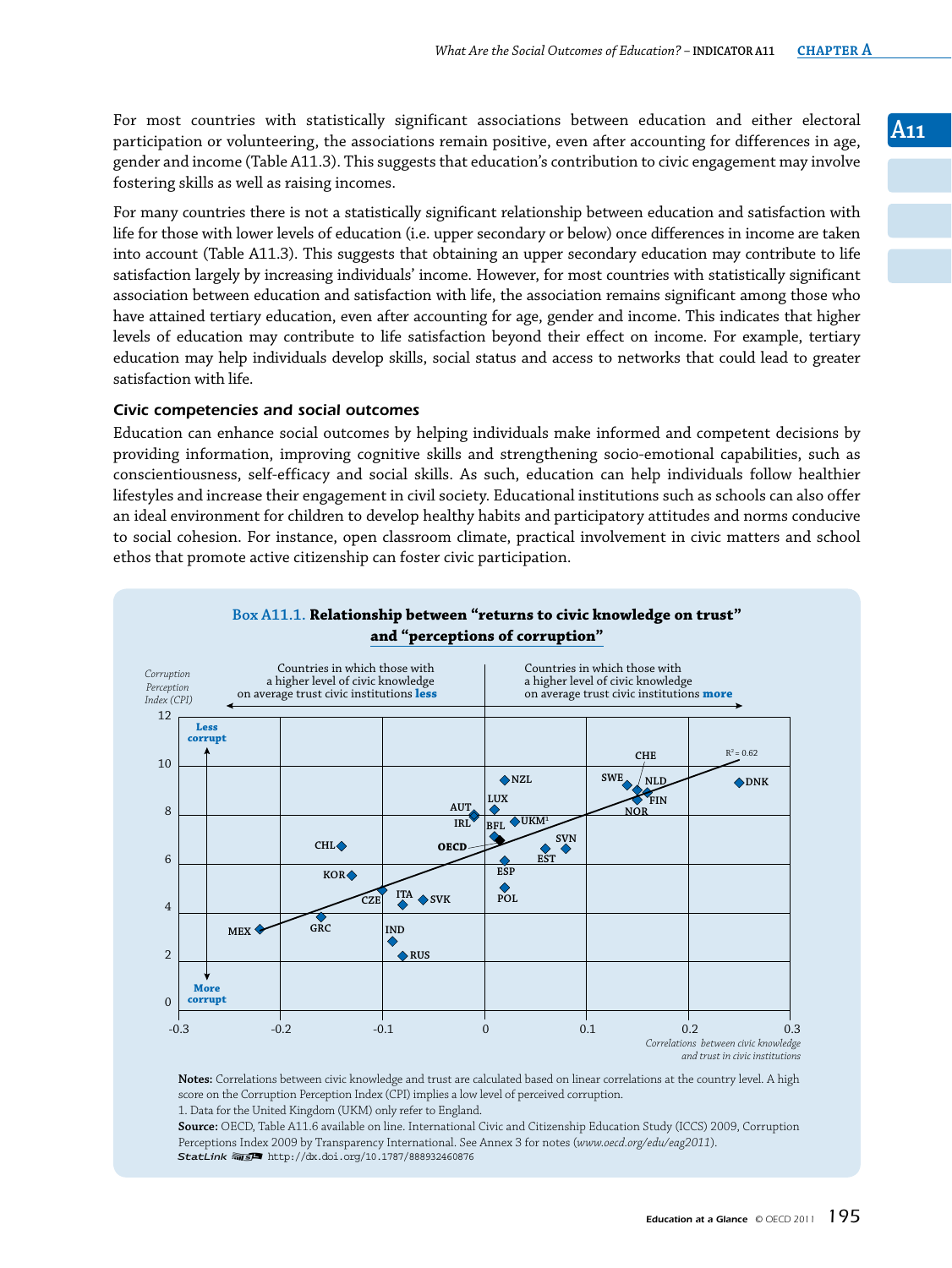**A11**

### **Chart A11.3. Civic engagement, by students' level of civic knowledge (2009)**  *Mean scale of civic engagement among grade 8 students, by level of civic knowledge*

 $\Box$  Below Level 1  $\Diamond$  Level 1  $\Box$  Level 2  $\Box$  Level 3

| 60                   | Mean ICCS scale |        |       |                       |       |         |       |        |         |        |          |                   |        |            | Expected adult electoral participation |        |                 |             |         |       |                        |             |         |         |                                        |                |
|----------------------|-----------------|--------|-------|-----------------------|-------|---------|-------|--------|---------|--------|----------|-------------------|--------|------------|----------------------------------------|--------|-----------------|-------------|---------|-------|------------------------|-------------|---------|---------|----------------------------------------|----------------|
| 55<br>50<br>45<br>40 |                 |        |       | ⋉                     | ⊠     |         |       |        |         |        |          |                   |        |            |                                        |        | ⊠               | М           |         |       |                        | М           |         |         | ᢙ                                      |                |
| 35                   | Indonesia       | Mexico | Italy | Federation<br>Russian | Chile | Austria | Spain | Greece | Ireland | Norway | Slovenia | <b>OECD</b> total | Poland | Luxembourg | Zealand<br>${\rm New}$                 | Sweden | Slovak Republic | Netherlands | Finland | Korea | (England)<br><b>UK</b> | Switzerland | Denmark | Estonia | $\left( \mathrm{Fl}\right)$<br>Belgium | Czech Republic |

|    | Mean ICCS scale |        |         |             | Supportive attitudes towards gender equality |                        |        |                |         |         |       |             |        |                |          |                      |       |         |       |         |        |                |                        |        |           |                       |
|----|-----------------|--------|---------|-------------|----------------------------------------------|------------------------|--------|----------------|---------|---------|-------|-------------|--------|----------------|----------|----------------------|-------|---------|-------|---------|--------|----------------|------------------------|--------|-----------|-----------------------|
| 60 |                 |        |         |             |                                              |                        |        |                |         |         |       |             |        |                |          |                      |       |         |       |         |        |                |                        |        |           |                       |
| 55 |                 |        |         |             |                                              |                        |        |                |         |         |       |             |        |                |          |                      |       |         |       |         |        |                |                        |        |           |                       |
| 50 |                 |        |         |             |                                              |                        |        |                |         |         |       |             |        |                |          |                      |       |         |       |         |        |                |                        |        |           |                       |
| 45 |                 |        |         |             |                                              |                        |        |                |         |         |       |             |        |                |          | ⊓                    |       |         |       |         |        |                |                        |        |           |                       |
| 40 |                 |        |         |             |                                              |                        |        |                |         |         |       |             |        |                |          |                      |       |         |       |         |        |                |                        |        |           |                       |
| 35 |                 |        |         |             |                                              |                        |        |                |         |         |       |             |        |                |          |                      |       |         |       |         |        |                |                        |        |           |                       |
|    | Spain           | Sweden | Ireland | Netherlands | Luxembourg                                   | (England)<br><b>UK</b> | Norway | (E)<br>Belgium | Denmark | Austria | Chile | Switzerland | Greece | Zealand<br>New | Slovenia | total<br><b>OECD</b> | Italy | Finland | Korea | Estonia | Mexico | Czech Republic | Republic<br>÷ੱ<br>Slov | Poland | Indonesia | Federation<br>Russian |

|        | Mean ICCS scale |                   | <b>Trust in civic institutions</b>  |             |        |        |       |         |            |                        |             |                 |         |                   |        |         |             |       |                        |                    |                   |         |              |        |        |       |
|--------|-----------------|-------------------|-------------------------------------|-------------|--------|--------|-------|---------|------------|------------------------|-------------|-----------------|---------|-------------------|--------|---------|-------------|-------|------------------------|--------------------|-------------------|---------|--------------|--------|--------|-------|
| 60     |                 |                   |                                     |             |        |        |       |         |            |                        |             |                 |         |                   |        |         |             |       |                        |                    |                   |         |              |        |        |       |
| $55 -$ |                 | $\curvearrowleft$ | $\boxtimes$                         | $\triangle$ |        |        | ∽     |         |            |                        |             |                 |         |                   |        |         |             |       |                        |                    |                   |         |              |        |        |       |
| 50     |                 |                   |                                     |             |        |        |       |         |            |                        |             |                 |         | ↩                 |        |         | М           |       |                        | $\sqrt{ }$         | Δ                 | 9       | $\mathbb{Z}$ |        |        |       |
| 45     |                 |                   |                                     |             |        |        |       |         |            |                        |             |                 |         |                   |        |         |             |       |                        |                    |                   |         |              |        |        |       |
| 40     |                 |                   |                                     |             |        |        |       |         |            |                        |             |                 |         |                   |        |         |             |       |                        |                    |                   |         |              |        |        |       |
| 35     | Indonesia       | Austria           | ederation<br>匤<br>sian<br>ÖÕ,<br>Ru | Italy       | Norway | Sweden | Chile | Finland | Luxembourg | (England)<br><b>UK</b> | Netherlands | Zealand<br>New. | Ireland | <b>OECD</b> total | Mexico | Denmark | Switzerland | Spain | $\rm (Fl.)$<br>Belgium | Republic<br>Slovak | Republic<br>Czech | Estonia | Slovenia     | Greece | Poland | Korea |

**Notes:** Countries are ranked in descending order of the mean scales of Grade 8 students' civic and social engagement (i.e. expect to participate in elections, have supportive attitudes towards gender equality and display trust in civic institutions) among those who have achieved Level 1 in civic knowledge. For the third panel (Trust in civic institutions), the countries highlighted in black are those in which individuals with a higher average scale of civic knowledge tend to trust civic institutions less. Mean ICCS scales are based on Rasch Partial Credit Model and the resulting weighted likelihood estimates (WLEs) were transformed into a metric with a mean of 50 and a standard deviation of 10. The Definitions section provides details of the ICCS scale.

12 http://dx.doi.org/10.1787/888932460857 **Source:** OECD. Table A11.2. See Annex 3 for notes (*www.oecd.org/edu/eag2011*).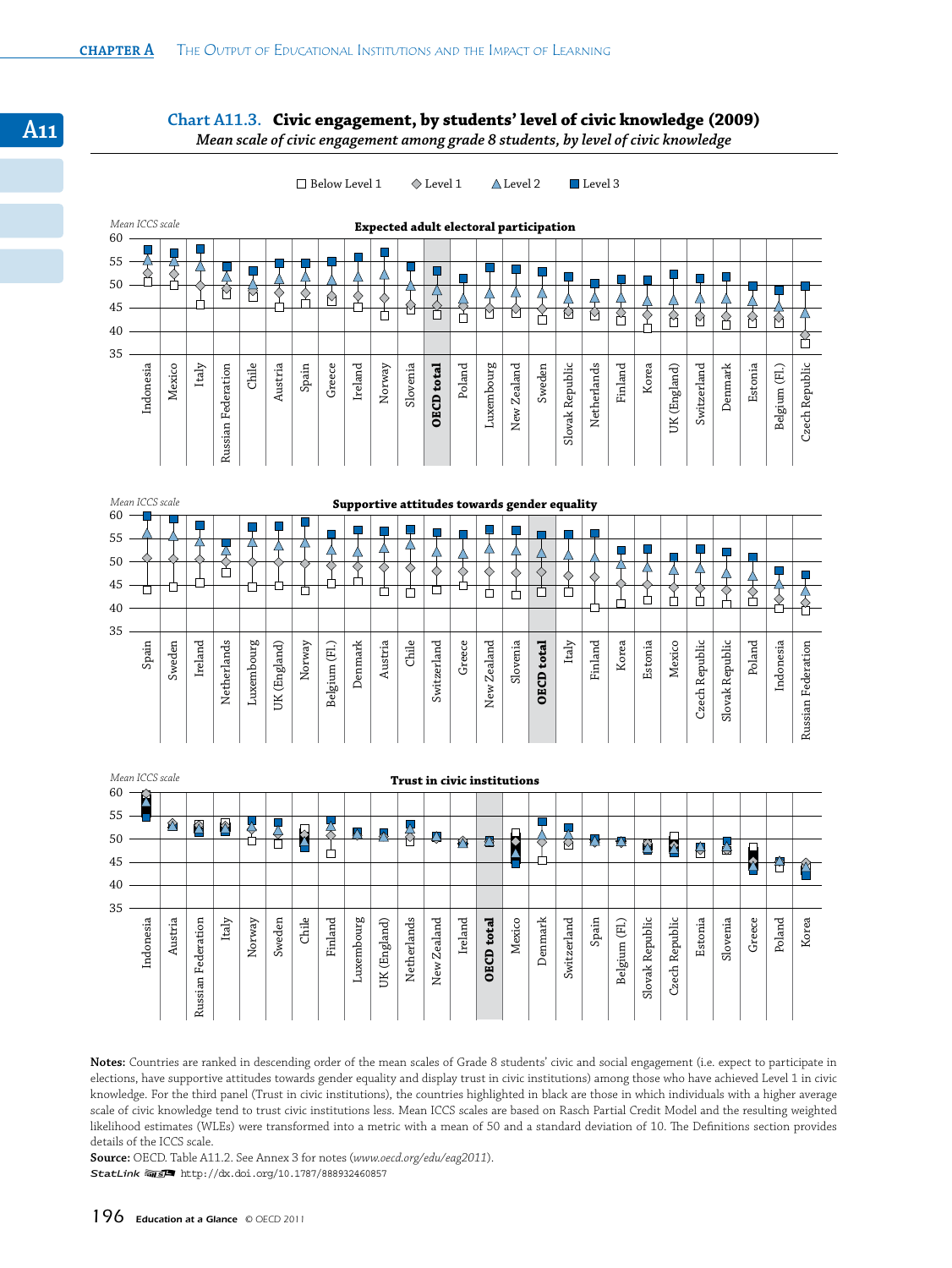Indeed, in all surveyed OECD countries, students in grade 8 (approximately 14 years of age) with higher levels of civic competencies show higher levels of expected adult electoral participation and supportive attitudes towards gender equality (Chart A11.3). In Norway, for example, those who are at the lowest level on a civic competency scale score only an average of 43.4 points on the ICCS scale of expected adult electoral participation, whereas those who are at the highest level on the scale score 57.0 points (Table A11.2, see Definitions below for details on the scales).

However, the relationship between competencies and social outcomes is not always positive. For example, for Chile, the Czech Republic, Greece, Italy, Mexico and the Russian Federation, the higher the level of civic knowledge, the more likely that a student has less trust in civic institutions (Chart A11.3 and Table A11.2). This may imply that national context shapes the way in which competencies affect people's perceptions about civic institutions. Indeed, in countries with a relatively high level of perceived corruption, the more civic knowledge one has, the less likely it is that one trusts civic institutions (Box A11.1). This does not necessarily imply a "negative effect" of education, however. If civic institutions are indeed corrupt in a country, a negative relationship between civic knowledge and institutional trust may indicate that the education system in that country provides a sound and critical attitude towards institutions.

### *Definitions*

This section describes the education variables (i.e. educational attainment and civic competency) and social outcome variables. See Annex 3 (*www.oecd.org/edu/eag2011*) for detailed descriptions of the variables, including the actual questions used in each survey.

**Civic knowledge** means knowing about and understanding elements and concepts of citizenship as well as those of traditional civics (Schultz, 2010). The ICCS assessment is based on a 79-item test administered to lower-secondary students (8th grade) and covers issues related to civic society and systems, civic principles, civic participation and civic identities. Three-quarters of the test items involve reasoning and analysis associated with civics and citizenship, and the rest focuses on knowledge about civics and citizenship. Civic knowledge is measured on a scale with an international average of 500 points and a standard deviation of 100. There is significant variation across and within countries in civic knowledge: half of the total variance in civic knowledge was found to be at the student level, a quarter at the school level and a quarter across countries. See Schulz *et al.,* (2010) for more details on how civic knowledge is conceptualised.

**Educational attainment** variables in each data source are converted to three categories of educational attainment (below upper secondary education, upper secondary education and tertiary education) based on the ISCED-97 classification system. Those in the "upper secondary education" category include those who have attained post-secondary non-tertiary education (ISCED 4).

**Electoral participation** is captured by the percentage of adults who reported voting during the previous national election. European Social Survey (ESS) 2008, General Social Survey (GSS) 2008 for Canada and New Zealand, KEDI's Lifelong Education Survey 2009 for Korea, European Values Survey (EVS) 2008 for Luxembourg and the Current Population Survey (CPS) 2008 for the United States provide this information. The analysis in this chapter is limited to adults who are eligible to vote. Countries with compulsory voting are included in the data (i.e. Belgium, Greece, Luxembourg and Turkey). For countries with a voting-registration requirement that is not enforced or automated (e.g. Ireland, the United Kingdom and the United States), the analysis includes those who are potentially eligible (e.g. are citizens of the country) but have not registered to vote.

**Expected adult electoral participation** is captured by the mean ICCS scale of students' responses to questions related to adult electoral participation. They include voting in local elections, voting in national elections and obtaining information about candidates before voting in an election.

**Interpersonal trust** is captured by the percentage of adults who believe that most people can be trusted. ESS 2008 provides this information.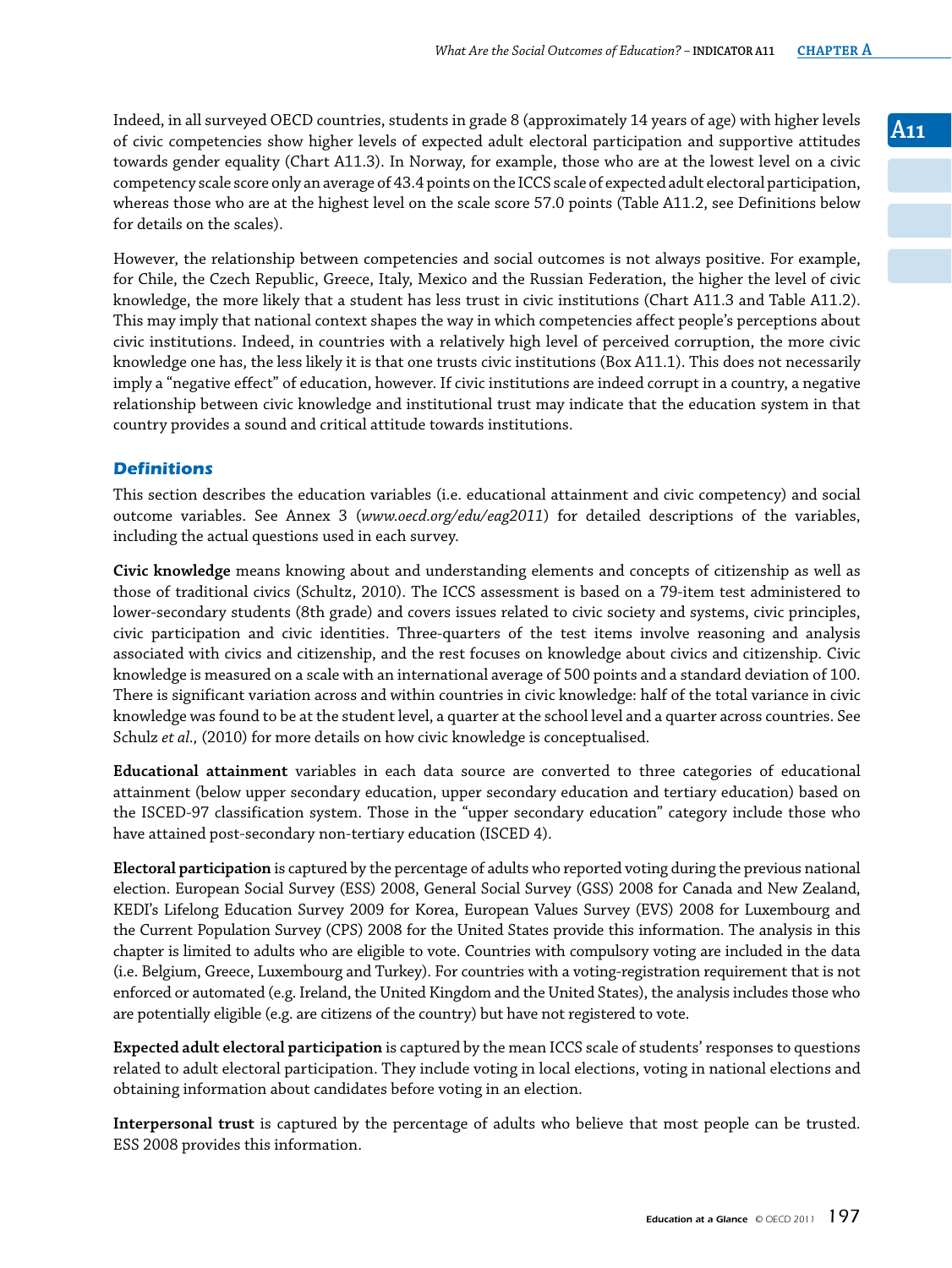**Life satisfaction** is captured by the percentage of adults who reported being satisfied with life. ESS 2008, GSS 2008 for Canada and New Zealand, KEDI's Lifelong Education Survey 2009 for Korea and EVS 2009 for Luxembourg provide this information.

**Political interest** is captured by the percentage of adults who say they are at least fairly interested in politics. ESS 2008, KEDI's Social Capital Survey 2008 and International Social Survey Programme (ISSP) 2004 and 2006 provide this information.

**Self-reported health** is captured by the percentage of adults who rate their health as at least "good" on a 4- or 5-point scale. ESS 2008, KEDI's Social Capital Survey 2008, GSS for Canada and New Zealand 2008 and National Health Interview Survey (NHIS) for the United States 2008 provide this information.

**Supportive attitudes towards gender equality** are captured by the mean ICCS scale of students' response to questions related to attitudes towards gender equality. They include, for example, questions that ask students if they support equal opportunities to take part in government.

**Trust in civic institutions** is captured by the mean ICCS scale of students' responses to questions related to trust in public institutions. They include students' self-perceived trust towards public institutions such as the national government, local government, police and political parties.

**Volunteering** is captured by the percentage of adults who reported volunteering during the previous month (or four weeks). ESS 2008 and GSS 2008 for New Zealand provide this information.

#### *Methodology*

The indicators presented in this chapter are based on developmental work jointly conducted by the INES Network on Labour Market, Economic and Social Outcomes of Learning (LSO) and the OECD Centre for Educational Research and Innovation (CERI). The conceptual framework for the indicators was developed by CERI's Social Outcomes of Learning project (OECD 2007c; OECD 2010e) and the empirical strategies were developed by the INES LSO Network. See Annex 3 at *www.oecd.org/edu/eag2011* for details on the calculation of the indicators.

In this year's edition of *Education at a Glance* (EAG), we present six new indicators (Tables A11.1, A11.2 and A11.3) as well as updates of three indicators presented in *Education at a Glance 2009* and *2010* (Tables A11.4, A11.5 and A11.6) that can be found on line. Updated indicators are included since the primary data source, i.e. ESS 2008, recently released revised measures of educational attainment that are more comparable across countries. The new indicators were calculated using micro-data from the ESS 2008, GSS 2008 for Canada and New Zealand, EVS 2009 for Luxembourg, Lifelong Education Survey 2009 for Korea, CPS 2008 for the United States and the ICCS 2009. Updates of indicators presented in EAG 2009 and 2010 were calculated using the ESS 2008, ISSP 2006, GSS 2008 for Canada and New Zealand, KEDI Social Capital Survey for Korea 2008 and the NHIS 2008 for the United States. Surveys were selected on the basis of the following factors:

**Age restriction:** For surveys that cover adults (i.e. Tables A11.1, A11.3, A11.4, A11.5 and A11.6), data on adults aged 25 to 64 were used. For surveys that cover students (i.e. Tables A11.2 and A11.6), data on children enrolled in grade 8 (typically corresponding to ages 14-15) were used.

**Comparability of educational attainment variables:** The general principle is to use micro-data for which the distribution of educational attainment was within 10 percentage points of figures published for comparable years in *Education at a Glance*. A number of exceptions, however, were made with the recommendation of the country representatives of INES Working Party and/or INES LSO Network [i.e. Denmark (ESS), Ireland (ESS), New Zealand (ISSP), Norway (ESS) and the United Kingdom (ESS)].

**Comparability of social outcomes variables:** Surveys are selected on the basis of the comparability of social outcomes variables.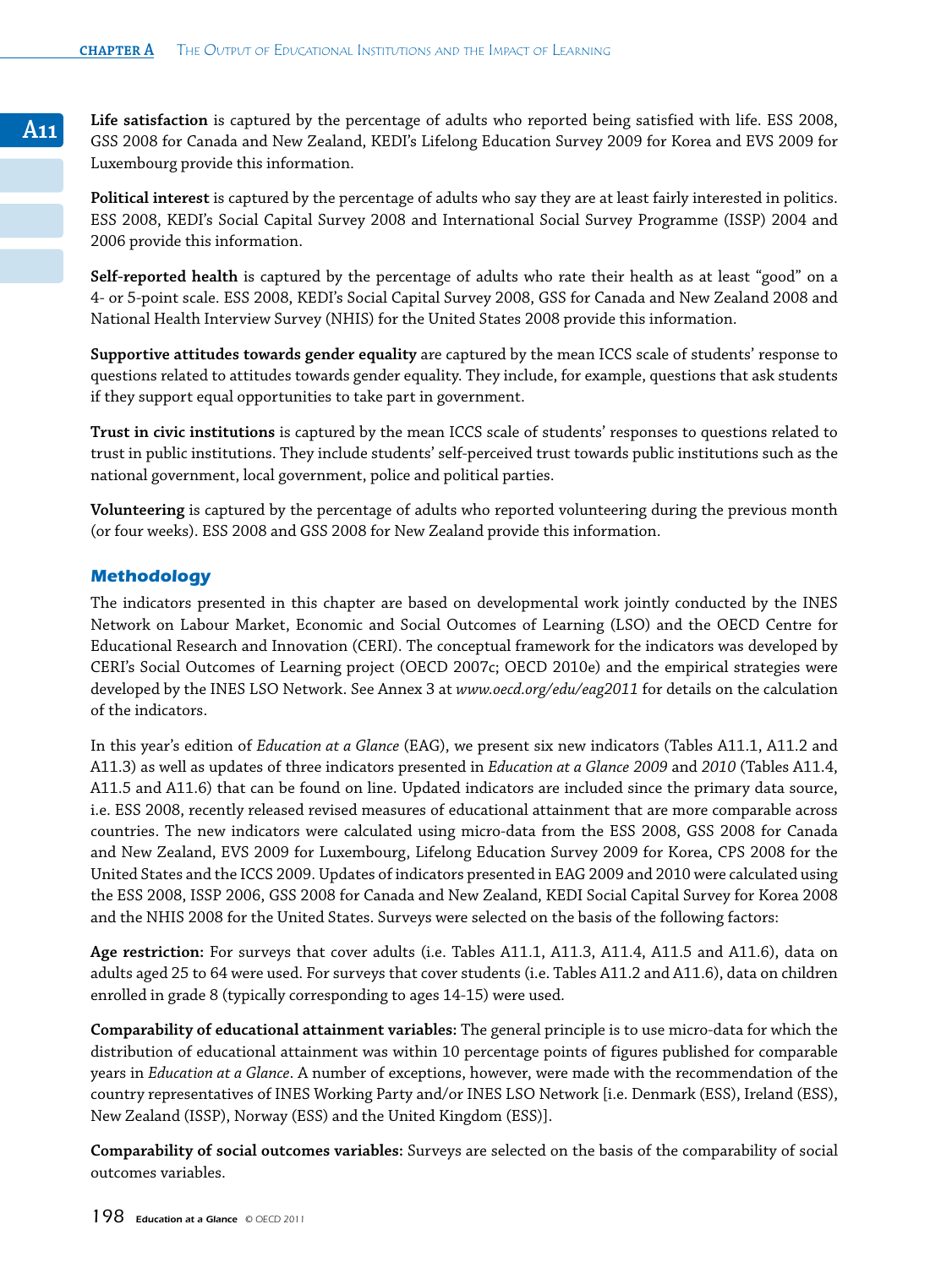**Country coverage:** An important objective is to select surveys that represent a large number of OECD countries. This was the motivation to select the European Social Survey which covers a large number of European Union (EU) member countries and other countries for the adult population. For the ICCS, a large number of EU and other countries were included, including Austria, Belgium (Flanders), Chile, the Czech Republic, Denmark, Estonia, Finland, Greece, Indonesia, Ireland, Italy, Korea, Luxembourg, Mexico, the Netherlands, New Zealand, Norway, Poland, the Russian Federation, the Slovak Republic, Slovenia, Spain, Sweden, Switzerland and the United Kingdom (England).

**Sample size:** Surveys with a minimum sample of approximately 1 000 observations per country were used.

To calculate incremental differences, country-specific regression models were estimated to predict each dichotomous outcome variable (e.g. high versus low level of interest in politics) from individuals' educational attainment level, with and without control variables for age, gender and family income. In preliminary analyses, both probit and ordinary least squares (OLS) regressions were used, and were found to produce very similar estimates of incremental differences. Because OLS regression provides more readily interpretable coefficients, OLS was used for the final analysis to generate incremental differences (Tables A11.3 and A11.5).

The statistical data for Israel are supplied by and under the responsibility of the relevant Israeli authorities. The use of such data by the OECD is without prejudice to the status of the Golan Heights, East Jerusalem and Israeli settlements in the West Bank under the terms of international law.

### *References*

Grossman, M. (2006), "Education and Nonmarket Outcomes," *Handbook of the Economics of Education*, Elsevier, Amsterdam.

Lochner, L. and E. Moretti (2004), "The Effect of Education on Crime: Evidence from Prison Inmates, Arrests, and Self-Reports", *The American Economic Review*, Vol. 94, No. 1, pp. 155-189, The American Economic Association.

OECD (2007c), *Understanding the Social Outcomes of Learning*, OECD, Paris.

OECD (2010e), *Improving Health and Social Cohesion through Education*, OECD, Paris.

Schulz, W., *et al.* (2010), *ICCS 2009 International Report: Civic knowledge, attitudes, and engagement among lower-secondary school students in 38 countries*, IEA, Amsterdam.

The following additional material relevant to this indicator is available on line:

- *• Table A11.4. Proportion of adults with self-reported good health, political interest and interpersonal trust, by level of education (2008, updated Tables A9.1, A9.2 and A9.3 in EAG 2010)*  \*<br>StatLink 編写 http://dx.doi.org/10.1787/888932463536
- Table A11.5. Incremental differences in adults' self-reported good health, political interest and interpersonal *trust associated with an increase in the level of educational attainment (2008, updated Tables A9.4, A9.5 and A9.6 in EAG 2010)*  StatLink instant http://dx.doi.org/10.1787/888932463555
- *• Table A11.6. Relationship between 'returns to civic knowledge on trust' and 'perceptions of corruption' (2009)*  StatLink is http://dx.doi.org/10.1787/888932463574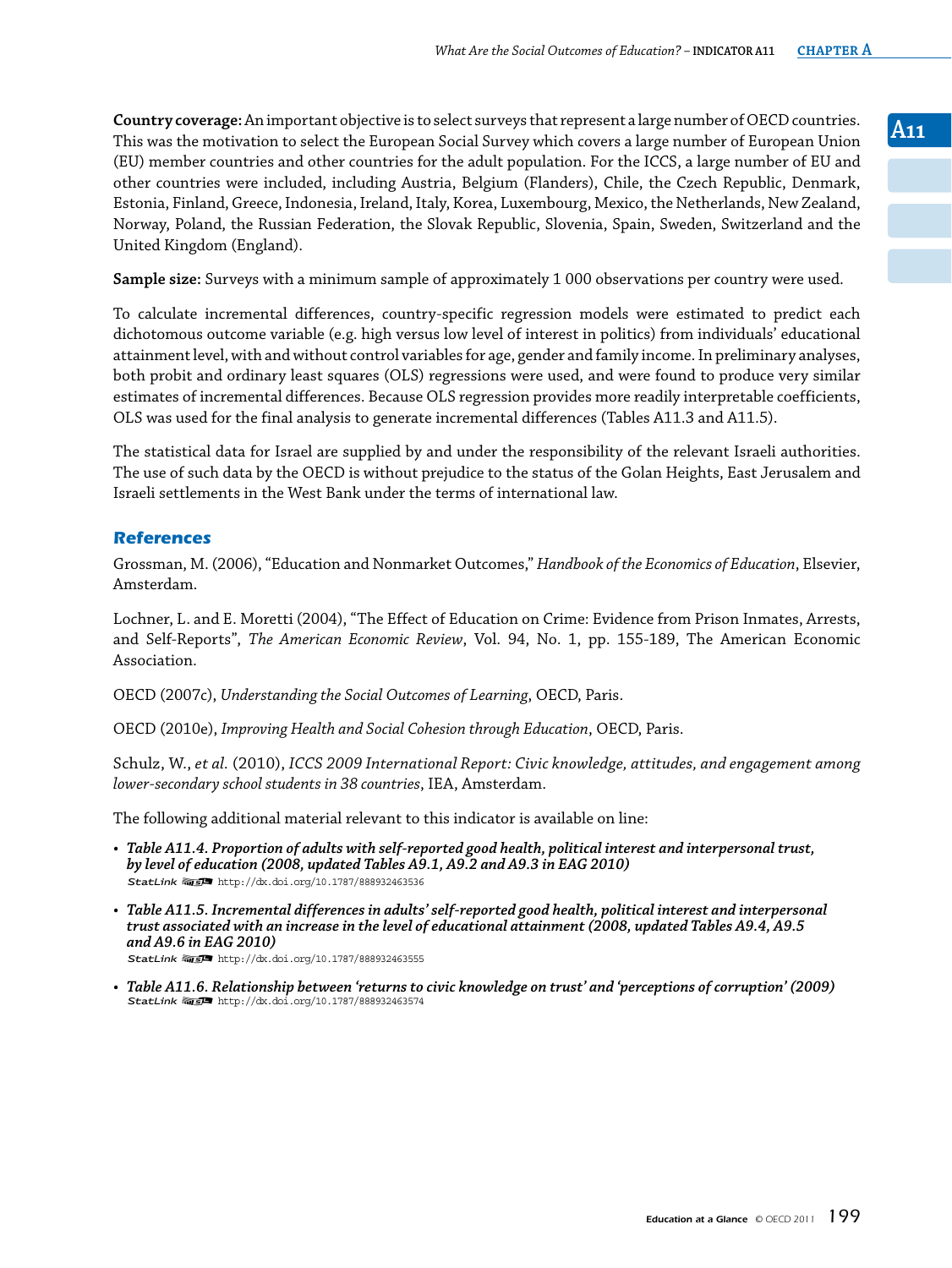## **Table A11.1. Proportion of adults voting, volunteering and satisfied with life, by level of education (2008)**

*Percentage of 25-64 year-olds, by level of educational attainment*

|   |                           |                                                 | <b>Electoral participation</b>  |                       |                                                 | Volunteering                    |                       | Life satisfaction                               |                                 |                       |                                    |
|---|---------------------------|-------------------------------------------------|---------------------------------|-----------------------|-------------------------------------------------|---------------------------------|-----------------------|-------------------------------------------------|---------------------------------|-----------------------|------------------------------------|
|   |                           | <b>Below</b><br>upper<br>secondary<br>education | Upper<br>secondary<br>education | Tertiary<br>education | <b>Below</b><br>upper<br>secondary<br>education | Upper<br>secondary<br>education | Tertiary<br>education | <b>Below</b><br>upper<br>secondary<br>education | Upper<br>secondary<br>education | Tertiary<br>education | Data source                        |
| 8 | Australia                 | m                                               | m                               | m                     | ${\rm m}$                                       | ${\rm m}$                       | m                     | m                                               | m                               | ${\bf m}$             |                                    |
| ŏ | Austria                   | 75.4                                            | 77.6                            | 88.5                  | 17.9                                            | 25.7                            | 34.3                  | 63.4                                            | 73.2                            | 75.3                  | <b>ESS 2008</b>                    |
|   | Belgium                   | 93.0                                            | 96.6                            | 97.2                  | 13.4                                            | 16.7                            | 26.0                  | 64.0                                            | 73.6                            | 84.6                  | <b>ESS 2008</b>                    |
|   | Chile                     | m                                               | m                               | m                     | m                                               | m                               | m                     | m                                               | m                               | ${\rm m}$             |                                    |
|   | Canada                    | 63.4                                            | 72.4                            | 78.4                  | m                                               | m                               | m                     | 76.4                                            | 82.1                            | 87.3                  | GSS 2008                           |
|   | Czech Republic            | 49.4                                            | 55.5                            | 84.8                  | 2.5                                             | 10.5                            | 17.5                  | 31.2                                            | 59.8                            | 75.3                  | <b>ESS 2008</b>                    |
|   | Denmark                   | 89.6                                            | 95.7                            | 97.8                  | 20.2                                            | 27.8                            | 29.8                  | 92.7                                            | 93.9                            | 95.0                  | <b>ESS 2008</b>                    |
|   | Estonia                   | 55.7                                            | 67.8                            | 83.8                  | 6.9                                             | 6.0                             | 13.8                  | 39.6                                            | 42.3                            | 58.5                  | <b>ESS 2008</b>                    |
|   | Finland                   | 76.1                                            | 77.4                            | 90.3                  | 13.8                                            | 11.4                            | 12.1                  | 83.0                                            | 88.4                            | 90.4                  | <b>ESS 2008</b>                    |
|   | France                    | 71.9                                            | 79.3                            | 82.3                  | 17.7                                            | 20.0                            | 22.6                  | 39.9                                            | 49.6                            | 63.0                  | <b>ESS 2008</b>                    |
|   | Germany                   | 77.1                                            | 82.4                            | 95.2                  | 10.4                                            | 20.4                            | 27.5                  | 49.5                                            | 61.8                            | 77.2                  | <b>ESS 2008</b>                    |
|   | Greece                    | 92.5                                            | 89.9                            | 88.0                  | 1.4                                             | 3.0                             | 3.6                   | 42.4                                            | 54.3                            | 54.3                  | <b>ESS 2008</b>                    |
|   | Hungary                   | 77.4                                            | 83.5                            | 85.9                  | 1.1                                             | 5.9                             | 15.7                  | 25.4                                            | 29.6                            | 50.7                  | <b>ESS 2008</b>                    |
|   | Iceland                   | m                                               | m                               | m                     | m                                               | m                               | m                     | m                                               | m                               | ${\bf m}$             |                                    |
|   | Ireland                   | 83.2                                            | 88.8                            | 84.6                  | 15.7                                            | 18.7                            | 24.3                  | 63.5                                            | 65.0                            | 68.6                  | <b>ESS 2008</b>                    |
|   | Israel                    | 77.6                                            | 76.1                            | 83.0                  | 1.5                                             | 4.7                             | 6.7                   | 56.8                                            | 72.5                            | 75.7                  | <b>ESS 2008</b>                    |
|   | Italy                     | m                                               | m                               | m                     | ${\rm m}$                                       | ${\rm m}$                       | ${\rm m}$             | m                                               | m                               | ${\rm m}$             |                                    |
|   | Japan                     | m                                               | m                               | m                     | m                                               | m                               | m                     | m                                               | m                               | ${\bf m}$             |                                    |
|   | Korea                     | 82.0                                            | 69.0                            | 69.0                  | m                                               | m                               | ${\bf m}$             | 34.0                                            | 44.0                            | 53.0                  | <b>KEDI 2009</b>                   |
|   | Luxembourg                | m                                               | m                               | m                     | m                                               | m                               | m                     | 75.6                                            | 82.9                            | 86.8                  | <b>EVS 2009</b>                    |
|   | Mexico                    | m                                               | m                               | m                     | m                                               | m                               | m                     | m                                               | m                               | ${\bf m}$             |                                    |
|   | Netherlands               | 78.7                                            | 90.5                            | 95.5                  | 28.2                                            | 34.2                            | 41.1                  | 80.6                                            | 86.8                            | 93.3                  | <b>ESS 2008</b>                    |
|   | New Zealand               | 79.6                                            | 85.6                            | 91.4                  | 24.9                                            | 32.2                            | 40.5                  | 79.4                                            | 83.4                            | 88.6                  | GSS 2008                           |
|   | Norway                    | 76.8                                            | 84.5                            | 93.3                  | 11.2                                            | 28.3                            | 30.4                  | 75.3                                            | 84.4                            | 87.0                  | <b>ESS 2008</b>                    |
|   | Poland                    | 62.1                                            | 72.6                            | 89.1                  | 2.3                                             | 5.1                             | 15.1                  | 48.4                                            | 63.4                            | 74.0                  | <b>ESS 2008</b>                    |
|   | Portugal                  | 72.9                                            | 79.8                            | 82.7                  | 2.0                                             | 2.1                             | 8.9                   | 38.2                                            | 51.7                            | 56.3                  | <b>ESS 2008</b>                    |
|   | Slovak Republic           | 74.0<br>74.7                                    | 80.2<br>71.1                    | 83.1<br>84.0          | 12.7                                            | 8.0<br>19.8                     | 9.9<br>24.0           | 36.4<br>46.0                                    | 53.1<br>61.3                    | 64.3                  | <b>ESS 2008</b>                    |
|   | Slovenia                  | 79.4                                            | 85.8                            | 89.1                  | 11.9<br>3.5                                     | 4.0                             | 7.5                   | 71.1                                            | 73.2                            | 81.4<br>87.7          | <b>ESS 2008</b><br><b>ESS 2008</b> |
|   | Spain<br>Sweden           | 86.2                                            | 90.9                            | 97.1                  | 22.0                                            | 21.4                            | 24.0                  | 82.7                                            | 85.3                            | 86.4                  | <b>ESS 2008</b>                    |
|   | Switzerland               | 55.1                                            | 61.8                            | 82.9                  | 6.8                                             | 16.0                            | 21.3                  | 68.4                                            | 84.2                            | 88.7                  | <b>ESS 2008</b>                    |
|   | Turkey                    | 91.5                                            | 89.7                            | 87.8                  | 1.9                                             | 3.9                             | 4.0                   | 36.4                                            | 50.8                            | 59.1                  | <b>ESS 2008</b>                    |
|   | <b>United Kingdom</b>     | 61.2                                            | 69.3                            | 81.0                  | 10.1                                            | 12.4                            | 19.2                  | 62.7                                            | 65.6                            | 76.8                  | <b>ESS 2008</b>                    |
|   | <b>United States</b>      | 42.4                                            | 69.6                            | 87.5                  | m                                               | m                               | m                     | m                                               | m                               | ${\bf m}$             | <b>CPS 2008</b>                    |
|   |                           |                                                 |                                 |                       |                                                 |                                 |                       |                                                 |                                 |                       |                                    |
|   | <b>OECD</b> average       | 74.0                                            | 79.4                            | 87.2                  | 10.8                                            | 14.9                            | 20.0                  | 57.9                                            | 67.3                            | 75.5                  |                                    |
|   | EU21 average              | 75.3                                            | 80.8                            | 88.4                  | 11.2                                            | 14.4                            | 19.8                  | 55.8                                            | 64.8                            | 74.4                  |                                    |
|   | Argentina                 | m                                               | m                               | m                     | m                                               | m                               | ${\rm m}$             | m                                               | m                               | m                     |                                    |
|   | <b>Brazil</b>             | m                                               | m                               | m                     | m                                               | m                               | m                     | m                                               | m                               | ${\rm m}$             |                                    |
|   | China                     | m                                               | m                               | m                     | ${\bf m}$                                       | m                               | m                     | m                                               | m                               | ${\bf m}$             |                                    |
|   | India                     | m                                               | m                               | m                     | m                                               | m                               | m                     | m                                               | m                               | ${\bf m}$             |                                    |
|   | Indonesia                 | m                                               | m                               | m                     | m                                               | m                               | m                     | m                                               | m                               | ${\rm m}$             |                                    |
|   | <b>Russian Federation</b> | 77.9                                            | 70.5                            | 73.1                  | 0.8                                             | 2.3                             | 5.9                   | 20.7                                            | 33.9                            | 37.6                  | <b>ESS 2008</b>                    |
|   | Saudi Arabia              | m                                               | m                               | m                     | m                                               | m                               | m                     | m                                               | m                               | ${\bf m}$             |                                    |
|   | South Africa              | m                                               | m                               | m                     | m                                               | m                               | m                     | m                                               | m                               | ${\bf m}$             |                                    |

**A11**

**Notes:** Figures presented in the column "Below upper secondary education" describe the proportion of adults aged 25-64 who have attained below upper secondary education reporting: a) electoral participation; b) volunteering experience; and c) satisfaction in life. Likewise, figures presented in columns<br>"Upper secondary education" and "Tertiary education" describe the p who are potentially eligible (e.g. are citizens of the country) but have not registered for voting.

**Source:** European Social Survey (ESS) 2008; General Social Survey (GSS) 2008 for Canada and New Zealand; KEDI's Lifelong Education Survey 2009 for Korea; Current Population Survey (CPS) 2008 for the United States. See Annex 3 for notes *(www.oecd.org/edu/eag2011)*.

*Please refer to the Reader's Guide for information concerning the symbols replacing missing data.*

StatLink 15 http://dx.doi.org/10.1787/888932463479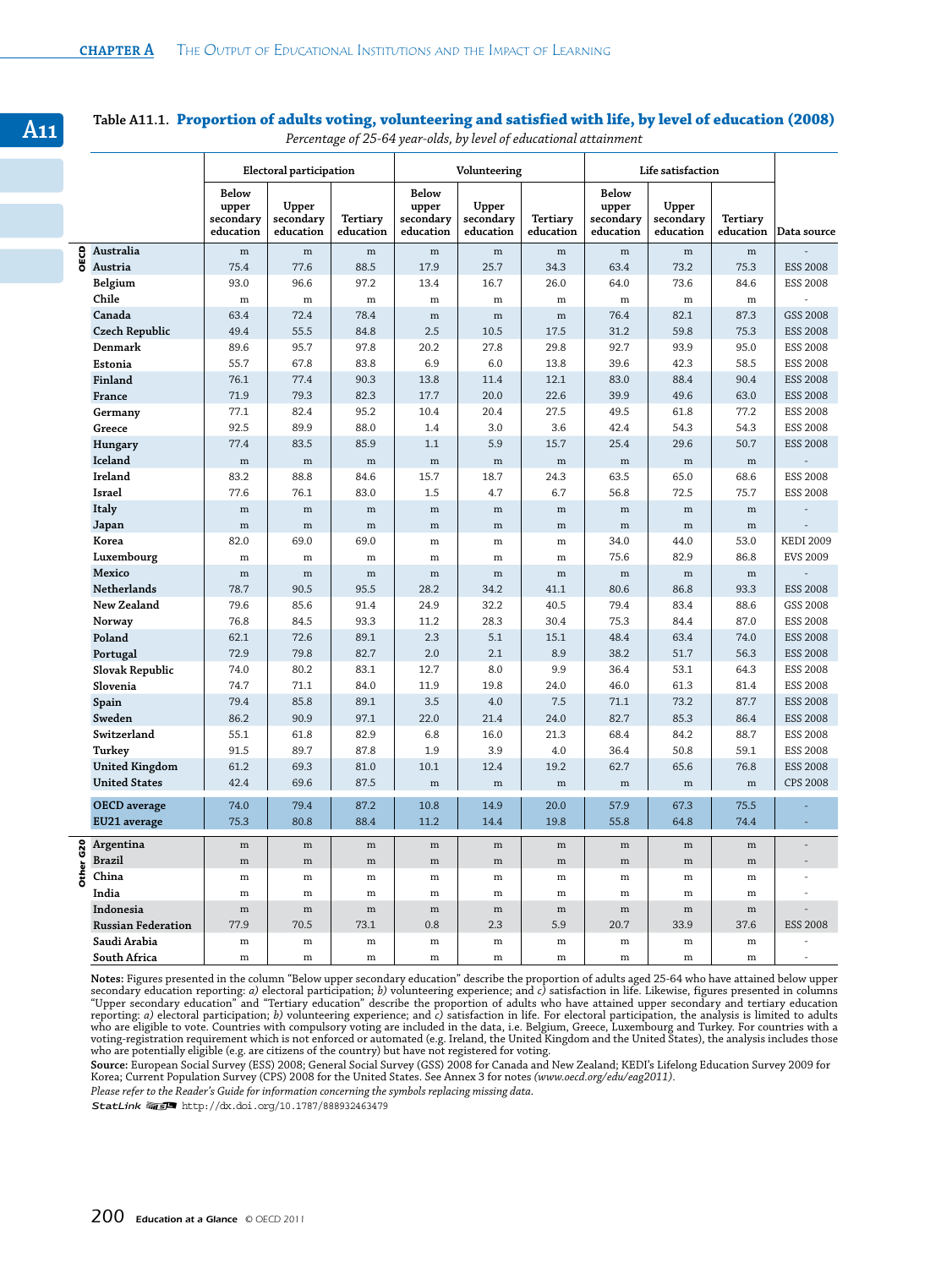### **Table A11.2. Civic engagement, by students' level of civic knowledge (2009)**

*Mean scale of civic engagement among 8th grade students, by level of civic knowledge (standard errors in parentheses)*

|               |                           |              |                  |              | Expected adult electoral participation                                                                                                          |              |                |                                                                                                                                                                                                                                                                                                                                                                                                   |                | Supportive attitudes towards<br>gender equality |                |              |                |              |                |              |                |                  | Trust in civic institutions |              |                |              |                |              |                |
|---------------|---------------------------|--------------|------------------|--------------|-------------------------------------------------------------------------------------------------------------------------------------------------|--------------|----------------|---------------------------------------------------------------------------------------------------------------------------------------------------------------------------------------------------------------------------------------------------------------------------------------------------------------------------------------------------------------------------------------------------|----------------|-------------------------------------------------|----------------|--------------|----------------|--------------|----------------|--------------|----------------|------------------|-----------------------------|--------------|----------------|--------------|----------------|--------------|----------------|
|               |                           |              |                  |              |                                                                                                                                                 |              |                |                                                                                                                                                                                                                                                                                                                                                                                                   |                |                                                 |                |              |                |              |                |              |                |                  |                             |              |                |              |                |              |                |
|               |                           |              | Below<br>Level 1 |              | Level 1                                                                                                                                         | Level 2      |                | Level 3                                                                                                                                                                                                                                                                                                                                                                                           |                | Below<br>Level 1                                |                | Level 1      |                | Level 2      |                | Level 3      |                | Below<br>Level 1 |                             | Level 1      |                |              | Level 2        |              | Level 3        |
|               |                           | Mean         | 55               | Mean         | 69                                                                                                                                              | Mean         | 55             | Mean                                                                                                                                                                                                                                                                                                                                                                                              | 55             | Mean                                            | 55             | Mean         | 55             | Mean         | 55             | Mean         | $_{\rm{SE}}$   | Mean             | æ                           | Mean         | 55             | Mean         | 55             | Mean         | 55             |
|               | Australia                 | m            | m                | m            | m                                                                                                                                               | m            | m              | m                                                                                                                                                                                                                                                                                                                                                                                                 | m              | m                                               | m              | m            | m              | m            | m              | m            | m              | m                | m                           | m            | m              | ${\bf m}$    | m              | m            | m              |
| ō             | Austria                   | 45.1         | (0.5)            | 48.3         | (0.5)                                                                                                                                           | 51.3         | (0.4)          | 54.7                                                                                                                                                                                                                                                                                                                                                                                              | (0.4)          | 43.6                                            | (0.5)          | 48.8         | (0.5)          | 53.0         | (0.5)          | 56.6         | (0.4)          | 52.6             | (0.6)                       | 53.4         | (0.4)          | 52.8         | (0.4)          | 52.6         | (0.3)          |
|               | Belgium (Fl.)             | 41.8         | (0.9)            | 43.0         | (0.5)                                                                                                                                           | 45.4         | (0.3)          | 48.9                                                                                                                                                                                                                                                                                                                                                                                              | (0.5)          | 45.3                                            | (0.7)          | 49.2         | (0.4)          | 52.6         | (0.3)          | 56.0         | (0.4)          | 49.6             | (0.9)                       | 49.1         | (0.5)          | 49.5         | (0.4)          | 49.6         | (0.4)          |
|               | Canada                    | m            | m                | m            | m                                                                                                                                               | m            | m              | m                                                                                                                                                                                                                                                                                                                                                                                                 | m              | m                                               | m              | m            | m              | m            | m              | m            | m              | m                | m                           | m            | m              | m            | m              | m            | m              |
|               | Chile                     | 47.4         | (0.7)            | 48.7         | (0.5)                                                                                                                                           | 50.2         | (0.5)          | 53.0                                                                                                                                                                                                                                                                                                                                                                                              | (0.5)          | 43.3                                            | (0.4)          | 48.7         | (0.4)          | 53.8         | (0.3)          | 57.0         | (0.5)          | 52.2             | (0.6)                       | 50.9         | (0.5)          | 49.5         | (0.3)          | 48.2         | (0.3)          |
|               | Czech Republic            | 37.4         | (0.6)            | 39.2         | (0.4)                                                                                                                                           | 44.0         | (0.3)          | 49.7                                                                                                                                                                                                                                                                                                                                                                                              | (0.4)          | 41.5                                            | (0.3)          | 44.3         | (0.3)          | 48.7         | (0.3)          | 52.8         | (0.3)          | 50.6             | (0.6)                       | 48.6         | (0.4)          | 47.9         | (0.3)          | 47.1         | (0.3)          |
|               | Denmark                   | 41.3         | (1.2)            | 43.2         | (0.5)                                                                                                                                           | 47.1         | (0.4)          | 51.7                                                                                                                                                                                                                                                                                                                                                                                              | (0.3)          | 45.8                                            | (1.0)          | 49.0         | (0.6)          | 52.2         | (0.4)          | 56.9         | (0.2)          | 45.4             | (1.5)                       | 49.3         | (0.7)          | 50.9         | (0.3)          | 53.7         | (0.3)          |
|               | Estonia                   | 41.7         | (0.7)            | 43.2         | (0.5)                                                                                                                                           | 46.6         | (0.3)          | 49.8                                                                                                                                                                                                                                                                                                                                                                                              | (0.4)          | 41.8                                            | (0.5)          | 45.1         | (0.4)          | 48.9         | (0.3)          | 52.8         | (0.4)          | 46.9             | (0.9)                       | 47.6         | (0.5)          | 48.4         | (0.4)          | 48.3         | (0.4)          |
|               | Finland                   | 42.3         | (1.8)            | 44.0         | (0.7)                                                                                                                                           | 47.3         | (0.3)          | 51.2                                                                                                                                                                                                                                                                                                                                                                                              | (0.3)          | 40.1                                            | (1.7)          | 46.7         | (0.9)          | 51.0         | (0.6)          | 56.1         | (0.3)          | 46.8             | (1.9)                       | 50.7         | (0.8)          | 52.8         | (0.3)          | 54.1         | (0.2)          |
|               | France                    | m            | m                | m            | m                                                                                                                                               | m            | m              | m                                                                                                                                                                                                                                                                                                                                                                                                 | m              | m                                               | m              | m            | m              | m            | m              | m            | m              | m                | m                           | m            | m              | m            | m              | m            | m              |
|               | Germany                   | m            | m                | m            | m                                                                                                                                               | m            | m              | m                                                                                                                                                                                                                                                                                                                                                                                                 | m              | m                                               | m              | m            | m              | m            | m              | m            | m              | m                | m                           | m            | m              | m            | m              | m            | m              |
|               | Greece                    | 46.5         | 0.7)             | 47.6         | (0.5)                                                                                                                                           | 51.1         | (0.4)          | 55.1                                                                                                                                                                                                                                                                                                                                                                                              | (0.5)          | 44.9                                            | (0.8)          | 47.9         | 0.7)           | 51.8         | (0.5)          | 55.9         | (0.4)          | 48.3             | (0.5)                       | 45.2         | 0.5)           | 44.2         | 0.5)           | 43.3         | (0.4)          |
|               | Hungary                   | m            | m                | m            | m                                                                                                                                               | m            | m              | m                                                                                                                                                                                                                                                                                                                                                                                                 | m              | m                                               | m              | m            | m              | m            | m              | m            | m              | m                | m                           | m            | m              | m            | m              | m            | m              |
|               | Iceland                   | m            | m                | m            | m                                                                                                                                               | m            | m              | m                                                                                                                                                                                                                                                                                                                                                                                                 | m              | m                                               | m              | m            | m              | m            | m              | m            | m              | m                | m                           | m            | m              | m            | m              | m            | m              |
|               | Ireland                   | 45.1         | 1.0)             | 47.6         | (0.6)                                                                                                                                           | 51.8         | (0.3)          | 55.9                                                                                                                                                                                                                                                                                                                                                                                              | (0.3)          | 45.5                                            | (0.8)          | 50.5         | (0.5)          | 54.4         | (0.5)          | 57.9         | (0.3)          | 49.2             | (1.1)                       | 49.6         | (0.6)          | 49.1         | (0.4)          | 49.1         | (0.3)          |
|               | Israel                    | m            | m                | m            | m                                                                                                                                               | m            | m              | m                                                                                                                                                                                                                                                                                                                                                                                                 | m              | m                                               | m              | m            | m              | m            | m              | m            | m              | m                | m                           | m            | m              | m            | m              | m            | m              |
|               | Italy                     | 45.8         | (0.8)            | 49.8         | (0.4)                                                                                                                                           | 54.1         | (0.3)          | 57.8                                                                                                                                                                                                                                                                                                                                                                                              | (0.3)          | 43.5                                            | (0.7)          | 47.0         | (0.4)          | 51.5         | (0.3)          | 55.9         | (0.3)          | 53.5             | (1.1)                       | 52.8         | (0.5)          | 52.3         | (0.3)          | 51.5         | (0.3)          |
|               | Japan                     | m            | m                | m            | m                                                                                                                                               | m            | m              | m                                                                                                                                                                                                                                                                                                                                                                                                 | m              | m                                               | m              | m            | m              | m            | m              | m            | m              | m                | m                           | m            | m              | m            | m              | m            | m              |
|               | Korea                     | 40.6         | (1.0)            | 43.5         | (0.5)                                                                                                                                           | 46.6         | (0.3)          | 51.1                                                                                                                                                                                                                                                                                                                                                                                              | (0.2)          | 41.0                                            | (0.6)          | 45.3         | (0.4)          | 49.6         | (0.3)          | 52.5         | (0.2)          | 44.3             | (1.6)                       | 44.9         | (0.5)          | 44.0         | (0.3)          | 42.2         | (0.2)          |
|               | Luxembourg                | 43.8         | (0.5)            | 45.0         | (0.4)                                                                                                                                           | 48.2         | (0.3)          | 53.8                                                                                                                                                                                                                                                                                                                                                                                              | (0.3)          | 44.6                                            | (0.3)          | 49.9         | (0.3)          | 54.3         | (0.3)          | 57.5         | (0.3)          | 51.5             | (0.4)                       | 50.7         | (0.4)          | 51.1         | (0.2)          | 51.6         | (0.3)          |
|               | Mexico                    | 50.0         | (0.3)            | 52.3         | (0.2)                                                                                                                                           | 55.2         | (0.3)          | 56.9                                                                                                                                                                                                                                                                                                                                                                                              | (0.3)          | 41.5                                            | (0.2)          | 44.5         | (0.2)          | 48.3         | (0.2)          | 51.0         | (0.4)          | 51.4             | (0.4)                       | 49.4         | (0.3)          | 47.0         | (0.3)          | 44.6         | (0.5)          |
|               | Netherlands               | 43.4         | (1.4)            | 44.2         | (0.8)                                                                                                                                           | 47.3         | (0.6)          | 50.3                                                                                                                                                                                                                                                                                                                                                                                              | (0.6)          | 47.7                                            | (1.5)          | 50.0         | (0.9)          | 52.5         | (0.6)          | 54.2         | (1.0)          | 49.3             | (0.9)                       | 50.4         | (0.6)          | 52.2         | (0.5)          | 53.2         | (0.5)          |
|               | New Zealand               | 43.9         | (0.7)<br>(0.9)   | 44.9<br>47.1 | (0.5)<br>(0.7)                                                                                                                                  | 48.5<br>52.3 | (0.5)<br>(0.4) | 53.3<br>57.0                                                                                                                                                                                                                                                                                                                                                                                      | (0.4)<br>(0.3) | 43.2<br>43.8                                    | (0.6)<br>(0.7) | 47.9<br>49.6 | (0.6)<br>(0.5) | 52.9<br>54.2 | (0.5)<br>(0.4) | 57.0<br>58.6 | (0.3)          | 50.2<br>49.5     | (0.6)                       | 50.0<br>52.0 | (0.4)<br>(0.7) | 50.6<br>52.7 | (0.3)<br>(0.4) | 50.6<br>54.0 | (0.3)<br>(0.4) |
|               | Norway<br>Poland          | 43.4<br>42.9 | (0.9)            | 45.4         | (0.6)                                                                                                                                           | 47.1         | (0.4)          | 51.3                                                                                                                                                                                                                                                                                                                                                                                              | (0.3)          | 41.4                                            | (0.4)          | 43.6         | (0.3)          | 47.0         | (0.4)          | 51.0         | (0.3)<br>(0.4) | 43.8             | (0.8)<br>(0.9)              | 45.1         | (0.5)          | 45.3         | (0.4)          | 45.2         | (0.3)          |
|               | Portugal                  | m            | m                | m            | m                                                                                                                                               | m            | m              | m                                                                                                                                                                                                                                                                                                                                                                                                 | m              | m                                               | m              | m            | m              | m            | m              | m            | m              | m                | m                           | m            | m              | m            | m              | m            | m              |
|               | Slovak Republic           | 43.7         | (0.9)            | 44.3         | (0.6)                                                                                                                                           | 47.1         | (0.4)          | 51.8                                                                                                                                                                                                                                                                                                                                                                                              | (0.4)          | 40.9                                            | (0.6)          | 43.9         | (0.4)          | 47.6         | (0.3)          | 52.1         | (0.3)          | 48.9             | (1.3)                       | 49.0         | (0.6)          | 48.1         | (0.4)          | 47.6         | (0.5)          |
|               | Slovenia                  | 44.6         | (0.8)            | 45.7         | (0.5)                                                                                                                                           | 49.9         | (0.3)          | 53.9                                                                                                                                                                                                                                                                                                                                                                                              | (0.4)          | 42.9                                            | (0.8)          | 47.6         | (0.4)          | 52.5         | (0.4)          | 56.8         | (0.3)          | 47.6             | (1.1)                       | 47.6         | (0.5)          | 48.4         | (0.4)          | 49.6         | (0.3)          |
|               | Spain                     | 46.0         | (0.8)            | 48.2         | (0.5)                                                                                                                                           | 51.8         | (0.3)          | 54.7                                                                                                                                                                                                                                                                                                                                                                                              | (0.4)          | 44.0                                            | (0.7)          | 50.8         | (0.4)          | 56.2         | (0.3)          | 59.9         | (0.3)          | 50.0             | (0.8)                       | 49.2         | (0.5)          | 49.6         | (0.3)          | 50.0         | (0.3)          |
|               | Sweden                    | 42.4         | (0.9)            | 44.8         | (0.5)                                                                                                                                           | 48.3         | (0.4)          | 52.8                                                                                                                                                                                                                                                                                                                                                                                              | (0.3)          | 44.6                                            | (0.8)          | 50.6         | (0.6)          | 55.6         | (0.4)          | 59.3         | (0.3)          | 48.9             | (1.2)                       | 51.0         | (0.5)          | 51.9         | (0.4)          | 53.5         | (0.3)          |
|               | Switzerland               | 42.1         | (1.3)            | 43.3         | (0.6)                                                                                                                                           | 47.2         | (0.4)          | 51.4                                                                                                                                                                                                                                                                                                                                                                                              | (0.5)          | 44.0                                            | (0.9)          | 48.0         | (0.6)          | 52.2         | (0.4)          | 56.3         | (0.5)          | 48.7             | (1.6)                       | 49.3         | (0.7)          | 51.0         | (0.4)          | 52.4         | (0.3)          |
|               | Turkey                    | m            | m                | m            | m                                                                                                                                               | m            | m              | m                                                                                                                                                                                                                                                                                                                                                                                                 | m              | m                                               | m              | m            | m              | m            | m              | m            | m              | m                | m                           | m            | m              | m            | m              | m            | m              |
|               | United Kingdom $1$        | 42.0         | (0.6)            | 43.5         | (0.6)                                                                                                                                           | 46.8         | (0.5)          | 52.3                                                                                                                                                                                                                                                                                                                                                                                              | (0.5)          | 44.9                                            | (0.6)          | 49.9         | (0.6)          | 53.5         | (0.5)          | 57.7         | (0.3)          | 51.3             | (0.7)                       | 50.5         | (0.4)          | 50.5         | (0.3)          | 51.4         | (0.4)          |
|               | <b>United States</b>      | m            | m                | m            | m                                                                                                                                               | m            | m              | m                                                                                                                                                                                                                                                                                                                                                                                                 | m              | m                                               | m              | m            | m              | m            | m              | m            | m              | m                | m                           | m            | m              | m            | m              | m            | m              |
|               | <b>OECD</b> total         |              |                  |              | $43.8(0.2)$ $45.7(0.1)$ $49.0(0.1)$ $53.0(0.1)$ $43.8(0.2)$ $47.5(0.1)$ $51.6(0.1)$ $55.4(0.1)$ $49.3(0.2)$ $49.5(0.1)$ $49.7(0.1)$ $49.8(0.1)$ |              |                |                                                                                                                                                                                                                                                                                                                                                                                                   |                |                                                 |                |              |                |              |                |              |                |                  |                             |              |                |              |                |              |                |
|               | <b>EU21</b> average       | 43.3         |                  |              | $(0.2)$ 45.1 $(0.1)$                                                                                                                            |              |                | $\left  \frac{48.5}{0.1} \right  \left  \frac{52.7}{0.1} \right  \left  \frac{43.7}{0.2} \right  \left  \frac{47.9}{0.2} \right  \left  \frac{47.9}{0.1} \right  \left  \frac{52.0}{0.1} \right  \left  \frac{55.9}{0.1} \right  \left  \frac{49.1}{0.2} \right  \left  \frac{49.4}{0.2} \right  \left  \frac{49.7}{0.1} \right  \left  \frac{50.1}{0.1} \right  \left  \frac{50.1}{0.1} \right $ |                |                                                 |                |              |                |              |                |              |                |                  |                             |              |                |              |                |              |                |
| <b>G20</b>    | Argentina                 | ${\bf m}$    | m                | ${\bf m}$    | m                                                                                                                                               | ${\bf m}$    | ${\bf m}$      | m                                                                                                                                                                                                                                                                                                                                                                                                 | ${\bf m}$      | ${\bf m}$                                       | m              | ${\bf m}$    | m              | ${\bf m}$    | m              | ${\bf m}$    | ${\bf m}$      | m                | ${\bf m}$                   | m            | m              | ${\bf m}$    | m              | ${\bf m}$    | ${\bf m}$      |
|               | <b>Brazil</b>             | ${\rm m}$    | m                | m            | m                                                                                                                                               | ${\bf m}$    | m              | m                                                                                                                                                                                                                                                                                                                                                                                                 | m              | ${\rm m}$                                       | ${\bf m}$      | ${\rm m}$    | ${\rm m}$      | m            | m              | ${\bf m}$    | ${\rm m}$      | m                | ${\bf m}$                   | m            | ${\bf m}$      | m            | ${\rm m}$      | ${\bf m}$    | ${\bf m}$      |
| <b>Dither</b> | China                     | m            | m                | m            | m                                                                                                                                               | m            | m              | m                                                                                                                                                                                                                                                                                                                                                                                                 | m              | m                                               | m              | m            | m              | m            | m              | m            | m              | m                | m                           | m            | m              | m            | m              | m            | m              |
|               | India                     | m            | m                | m            | m                                                                                                                                               | m            | m              | m                                                                                                                                                                                                                                                                                                                                                                                                 | m              | m                                               | m              | m            | m              | m            | m              | m            | m              | m                | m                           | m            | m              | m            | m              | m            | m              |
|               | Indonesia                 | 50.7         | (0.3)            | 52.5         | (0.2)                                                                                                                                           | 55.4         | (0.3)          | 57.5                                                                                                                                                                                                                                                                                                                                                                                              | (0.7)          | 40.0                                            | (0.2)          | 42.0(0.2)    |                | 45.3         | (0.3)          |              | 48.1(0.7)      | 59.5             | (0.4)                       | 59.7         | (0.3)          |              | 58.0(0.4)      | 54.6         | (0.8)          |
|               | <b>Russian Federation</b> | 47.9         | (0.7)            | 49.2         | (0.3)                                                                                                                                           | 51.8         | (0.3)          | 54.0                                                                                                                                                                                                                                                                                                                                                                                              | (0.4)          | 39.5                                            | (0.3)          | 41.2(0.3)    |                | 43.8         | (0.2)          |              | 47.2(0.3)      | 53.2             | (0.7)                       | 52.9         | (0.3)          |              | 52.2(0.3)      | 51.4         | (0.4)          |
|               | Saudi Arabia              | m            | m                | m            | m                                                                                                                                               | m            | m              | m                                                                                                                                                                                                                                                                                                                                                                                                 | m              | m                                               | m              | m            | m              | ${\bf m}$    | m              | m            | m              | m                | m                           | m            | m              | m            | m              | m            | m              |
|               | South Africa              | m            | m                | m            | m                                                                                                                                               | m            | m              | m                                                                                                                                                                                                                                                                                                                                                                                                 | m              | m                                               | m              | m            | m              | m            | m              | m            | m              | m                | m                           | m            | m              | m            | m              | m            | m              |

Notes: Figures presented in the column "Below Level 1" describe the mean scales of 8th grade students' civic and social engagement (i.e. expect to<br>participate in elections, have supportive attitudes towards gender equality

1. Data for the United Kingdom only refer to England.

**Source:** International Civic and Citizenship Education Study (ICCS), 2009. See Annex 3 for notes *(www.oecd.org/edu/eag2011)*.

*Please refer to the Reader's Guide for information concerning the symbols replacing missing data.*

StatLink instant http://dx.doi.org/10.1787/888932463498